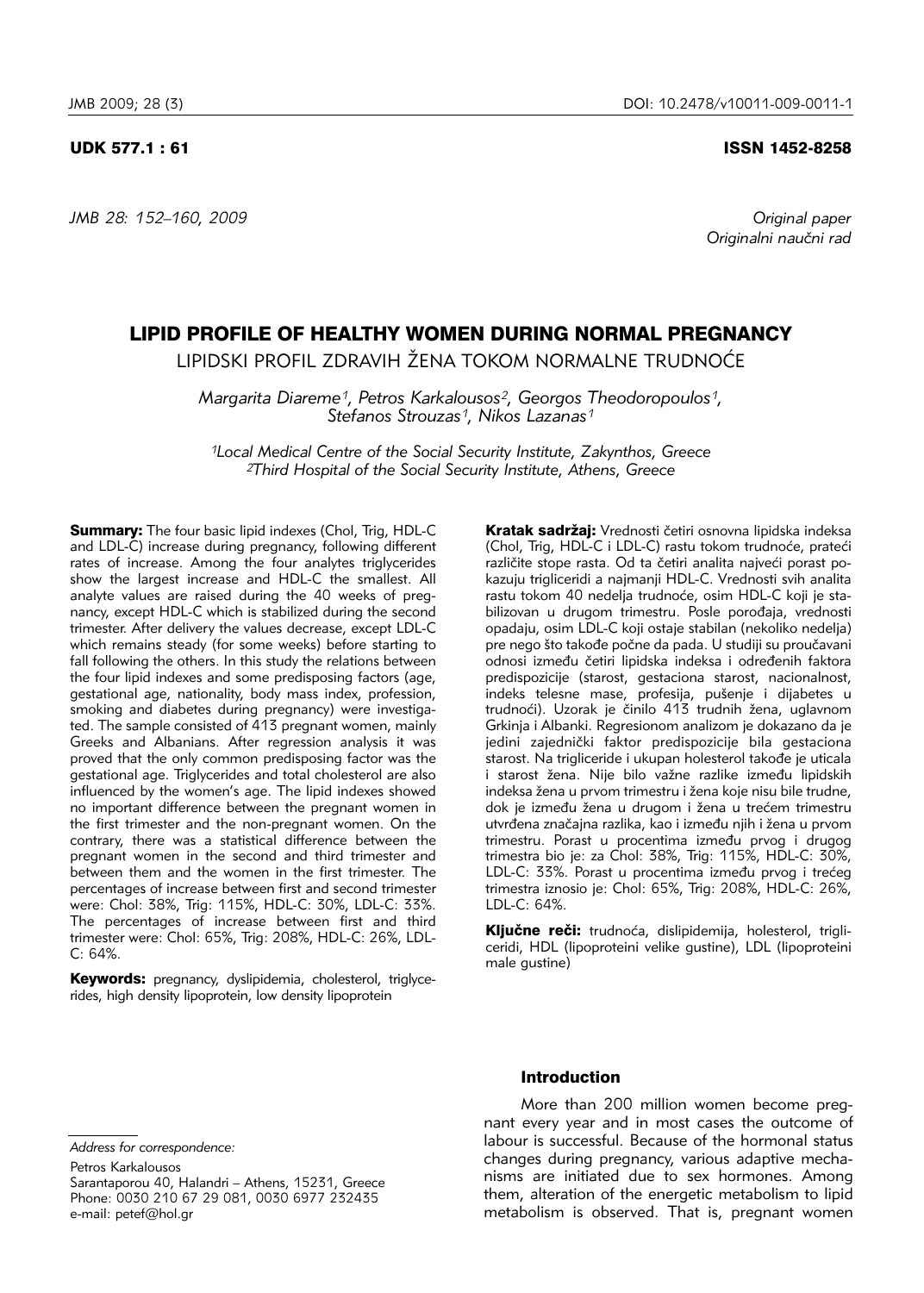develop physiological dyslipidemia (1) that can be measured in the laboratory by the lipid indexes: total cholesterol (Chol), triglycerides (Trig), high density lipoprotein (HDL-C) and low density lipoprotein (LDL-C). The alterations of serum lipid indexes are associated with the gestational age.

The increase of the lipid and lipoprotein metabolism reaches the level of cardiovascular risk (2–5) during the second trimester. Especially, the second and third trimester of human pregnancy are characterized by 2–3-fold increases in plasma triglycerides and lesser increases in total cholesterol, HDL-C and LDL-C.

Analytically, the average serum LDL-C concentration increases by about 0.80 mmol/L in the second trimester compared with the first trimester and 0.69 mmol/L in the third trimester compared with the second trimester (6). The major increase of the serum cholesterol concentration occurs in the second trimester (25–50%). The serum triglyceride concentration increases more intensively than the others and its major increase occurs during the third trimester (about 200–300%) (7, 8). Serum HDL-C concentra tion increases during the second trimester but decreases during the third trimester. Just after delivery the values of all lipid indexes decrease (still remaining above the non-pregnant values) except the LDL-C values which remain constant (3).

Women with an increase in low-density lipoprotein during the second and third trimester show a more marked increase in serum triglycerides. That effect is slightly more evident in the multiparous subjects. The observed changes in low-density lipoprotein patterns during pregnancy may be used to identify those women who later in life will have pathologically high low-density lipoproteins. The pregnant women are affected by a type VI hypertriglyceridemia, according to the Fredrickson/WHO classification of hyperlipoproteinemias, with an increase in chylomicrons and VLDL-lipoproteins. This subtype is characterized by the presence of hypertriglyceridemia associated with hypercholesterolemia.

During early pregnancy there is an increase in body fat accumulation, associated with both hyperphagia and increased lipogenesis. The increased lipid production during pregnancy is necessary as an energy store to fulfill maternal and fetal metabolic needs while maternal hypertriglyceridemia, especially towards late gestation, has an important role as a source of triglycerides for milk formation just before parturition (2). During late pregnancy there is an accelerated breakdown of fat deports, that plays a key role in fetal development. Moreover, using placental transferred fatty acids the fetus benefits from two other products: glycerol and ketone bodies. Although maternal glucose is quantitatively the main substrate crossing the placenta, glycerol is the preferrential substrate for maternal gluconeogenesis. Additionally,

enhanced ketogenesis under fasting conditions and the easy transfer of ketones to the fetus allow maternal ketone bodies to reach the fetus, where they can be used as fuels for oxidative metabolism as well as lipogenic substrates.

Although maternal cholesterol is an important source of cholesterol for the fetus during early gestation, its importance becomes minimal during late pregnancy, due to the high capacity of fetal tissues to synthesize cholesterol. Maternal hypertriglyceridemia is a characteristic feature during pregnancy and corresponds to an accumulation of triglycerides not only in very low-density lipoprotein (VLDL-C) but also in low (LDL-C) and high-density lipoprotein (HDL-C). Although triglycerides do not cross the placental barrier, the presence of lipoprotein receptors in the placenta, together with lipoprotein lipase, phospholipoproteins A2 and intracellular lipase activities, allows the release to the fetus of polyunsaturated fatty acids transported as triglycerides in maternal plasma lipoproteins (9).

The hyperlipidemia of the second half of pregnancy may be a purely physiological response to pregnancy or may be indicative of pathology in some women. It must be investigated whether the hyperlipidemic response to pregnancy is a variable or not and if so, whether it can predict future hyperlipidemia in a manner analogous to that of impaired glucose tolerance during pregnancy, predicting non-insulin dependent diabetes in later life. There is evidence that triglyceride concentration, if measured between 9 and 12 weeks of gestation, has moderate predictive value for subsequent glucose tolerance in pregnancy. For that reason further studies are needed to investigate the role of early measurement in the screening and management of cardiovascular damage (8, 10).

Late pregnancy is associated with the formation of susceptible, oxidisable particles and an increase in oxidative damage. These biochemical changes may be relevant for the long-term cardiovascular health of women, especially those of high parity who are at high risk for cardiovascular disease (e.g. women with diabetes) (6, 11).

The atherogenic lipid profile of human gestation is further enhanced in preeclampsia. This may be a potential contributor to endothelial cell dysfunction. Studies have shown  $(12-14)$  that in preeclampsia, plasma lipids climb substantially above levels seen in normal pregnancies. Such lipid changes may play a role in the endothelial damage characteristic of preeclampsia.

The high levels of lipid indexes raise two questions: whether hypercholesterolemia and hypertriglyce ridemia of pregnancy must be cured or not, and whether the pregnancy is atherogenic or not. In pregnancy the elevated levels of cholesterol are partially a result of high levels of HDL-C, which theoretically are not associated with increased risk of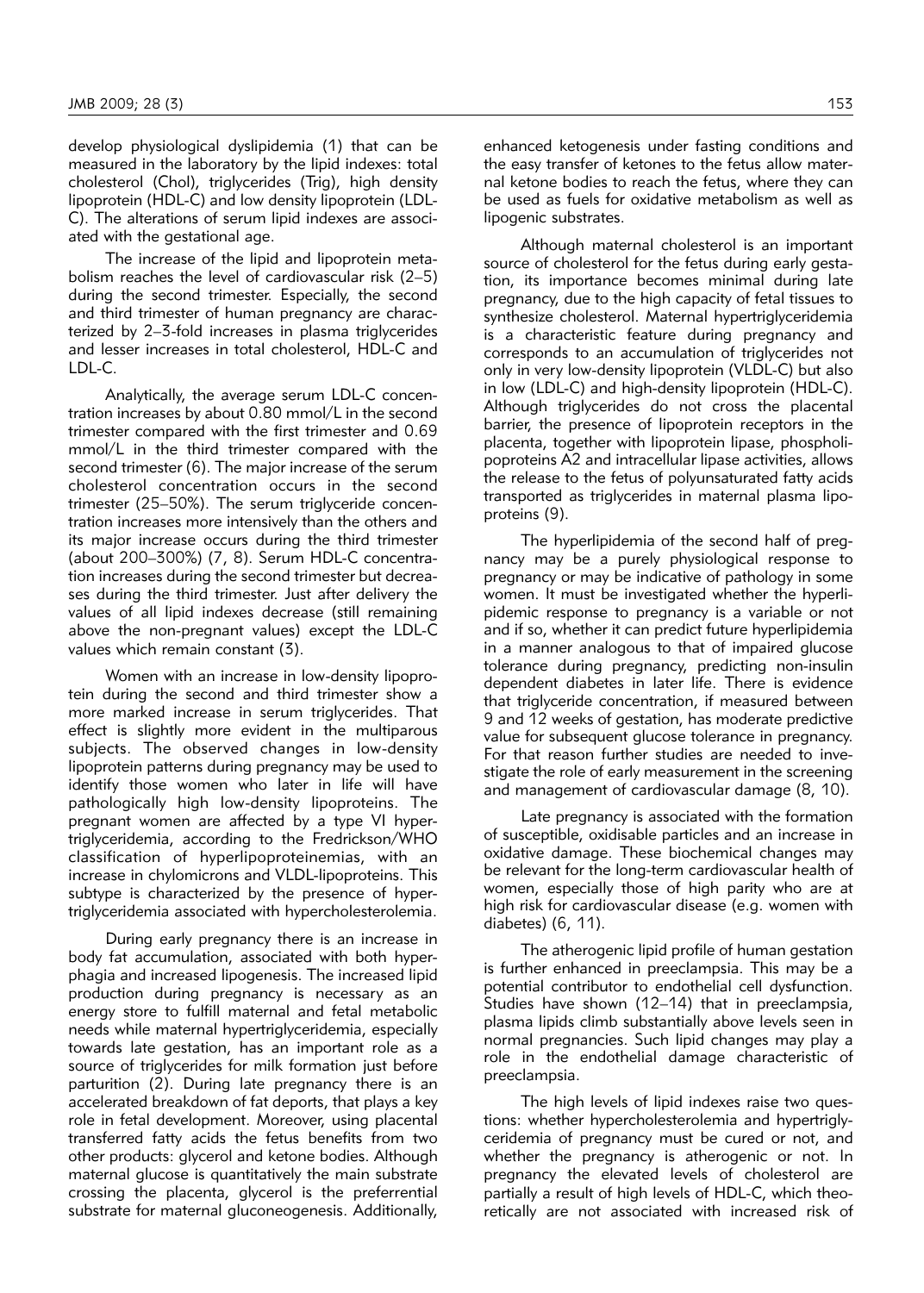coronary heart disease. Furthermore, hypertriglyceridemia is a controversial risk factor for coronary heart disease. In case drugs are necessary, then the statins will be the drugs of choice in hypercholesterolemia along with fibrates for combined hypercholesterolemia and hypertriglyceridemia. There are limited data to suggest that these drugs are not major human teratogens, however it is not recommended to use them during pregnancy (10).

Both cholesterol and triglyceride concentration decrease significantly within 24 hours of delivery and this is reflected in all lipoproteins. However, while triglyceride levels continue to decrease rapidly returning to non-pregnant levels during the puerperium, LDL-C remain elevated for at least six to seven weeks postpartum (9, 15, 16). Hyperlipidemia during pregnancy is not related to nationality (16, 17).

Our study accomplished three different purposes.

Firstly, the study of the alterations of Chol, Trig, LDL-C and HDL-C during the three trimesters of pregnancy. The values of each trimester were compared to the values of non-pregnant women and to the other two trimesters.

Secondly, the estimation of any statistical models which correlate the values of Chol, Trig, LDL-C and HDL-C with a number of predisposing factors such as age, gestational age, nationality, profession, diabetes, smoking and BMI.

Finally, the estimation of reference values for Chol, Trig, LDL-C and HDL-C for each trimester of pregnancy separately.

# Material and Methods

*The samples of pregnant and non-pregnant women*

Our study is based on women who came for prenatal tests in the gynecological offices and laboratories of the local medical centre of the Social Security Institute of Greece<sup>1</sup>. We used two samples, one of 413 pregnant women (*Table I*) and another of 102 non-pregnant women (*Table II*). The women of the second sample were the control group in our study. All women were living in the island of Zakynthos. In both samples we got information about Chol, Trig, HDL-C and LDL-C values, age, gestational age, nationality, body mass index (BMI), profession, smoking and diabetes during pregnancy.

According to the nationality, the sample of pregnant women consisted of 386 Greeks, 301 Albanians and ten other nationalities (*Table III*). They had all been living in Greece for many years.

According to the profession, our sample consisted of 219 contemporary clerks (tourist and agricultural jobs), 109 employees, 71 housekeepers, 8 teachers, 2 businesswomen (trade), 2 doctors, 1 gymnast and 2 students. As far as smoking is concerned 348 women

|                                    | Population<br>(N) | Mean age<br>(years) | Age range<br>(years) | Mean week<br>of pregnancy |
|------------------------------------|-------------------|---------------------|----------------------|---------------------------|
| Controls (non-pregnant)            | 102               | $28.8 \pm 6.2$      | $18 - 45$            |                           |
| Pregnant 1st trimester             | 355               | $28.3 \pm 5.4$      | $18 - 43$            | 8                         |
| Pregnant 2 <sup>nd</sup> trimester | 189               | $29.5 \pm 5.9$      | $19 - 45$            | 22                        |
| Pregnant 3 <sup>rd</sup> trimester | 223               | $28.8 \pm 5.6$      | $18 - 46$            | 32                        |

Table I Demographics of pregnant and non-pregnant women. The majority of pregnant women were in the first trimester.

Table II Descriptive statistics of Chol, Trig, HDL-C, LDL-C of non-pregnant women (controls).

|                      | Population | Average & standard<br>deviation (mmol/L) | Range of values<br>(mmol/L) | Median<br>(mmol/L) |
|----------------------|------------|------------------------------------------|-----------------------------|--------------------|
| Cholesterol          | 102        | $4.66 \pm 0.54$                          | $3.46 - 5.72$               | 4.63               |
| <b>Triglycerides</b> | 102        | $1.01 \pm 0.35$                          | $0.41 - 1.79$               | 0.97               |
| HDL-C                | 101        | $1.42 \pm 0.30$                          | $0.83 - 2.24$               | 1.37               |
| LDL-C                | 101        | $2.75 \pm 0.57$                          | $0.30 - 3.95$               | 2.81               |

<sup>&</sup>lt;sup>1</sup> Social Security Institute is the largest public insurance organization in Greece. More than half of Greek population are insured in it (about six million people) and the majority of foreign immigrants.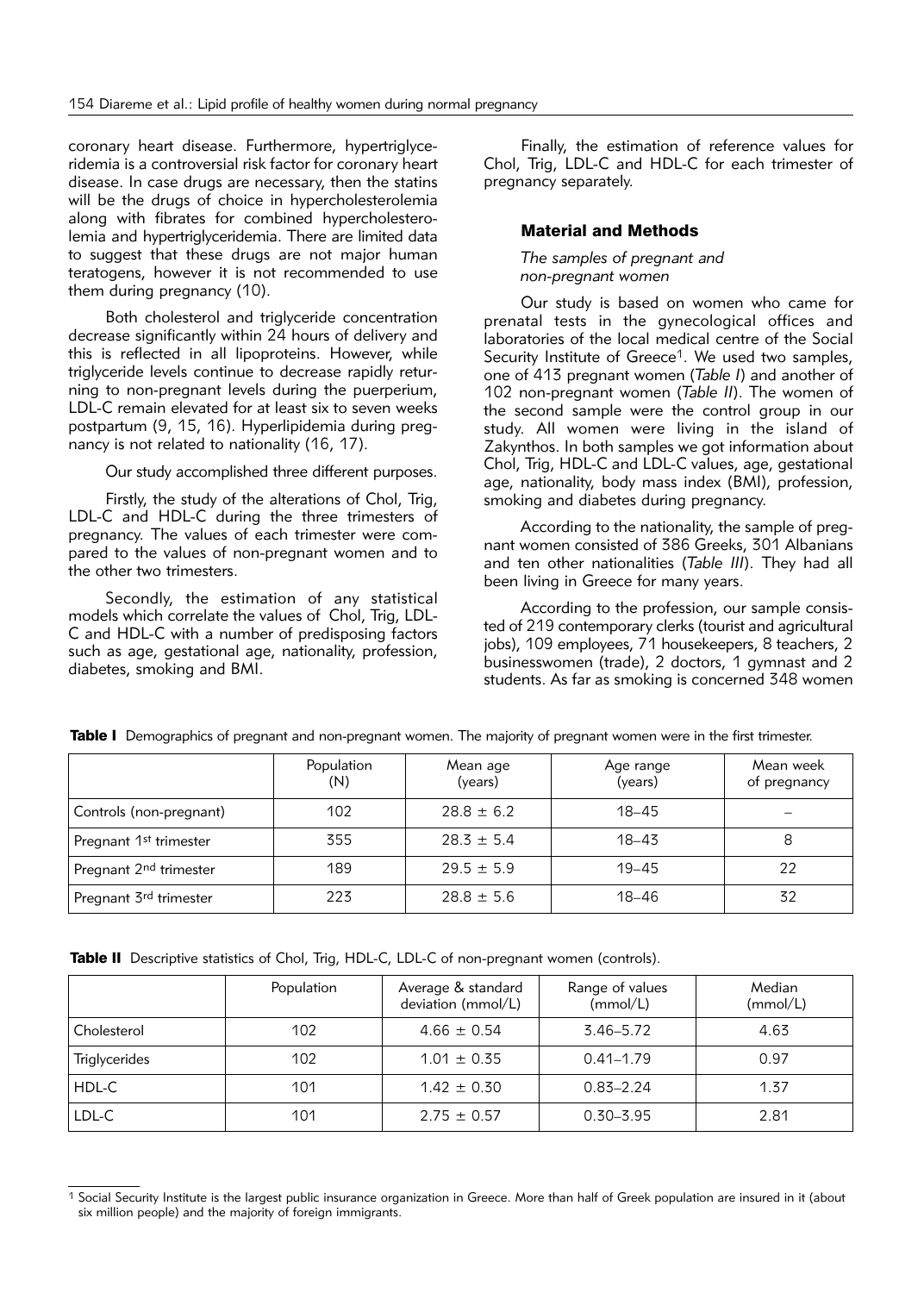|  | Table III The nationalities of pregnant women. |
|--|------------------------------------------------|
|  |                                                |

| Greeks            | 386 |
|-------------------|-----|
| Albanians         | 301 |
| <b>Britons</b>    | 27  |
| <b>Bulgarians</b> | 13  |
| Rumanians         | 10  |
| Serbs             | 8   |
| Italians          | 8   |
| Germans           | 4   |
| Poles             | 4   |
| Turks             | 3   |
| Indians           | 2   |
| Russians          | 2   |

had never smoked, 30 had quit after pregnancy, 27 continued with less smoking and 8 continued to smoke regularly. From the 413 pregnant women only 5 had diabetes during pregnancy.

On the other hand, the sample of the 102 nonpregnant women (controls) consisted of 62 Greeks, 35 Albanians and 5 other women of three different nationalities. The majority were working as contemporary clerks (51), employees (23), students (2) and businesswomen (1). The majority were non-smokers and their body mass index varied from 19 to 24.

# *Chemical analysis*

For each woman we determined the values of cholesterol, triglycerides, HDL-C and LDL-C. Sampling was done in the morning after a twelve-hour fast. Cholesterol was measured by the enzymatic end point method CHOD-POD, triglycerides were measured by the enzymatic glycerol phosphate oxidase/ peroxidase method, HDL-C by a homogenous enzymatic direct assay and LDL-C by Friedewald calculation: LDL-C = Chol - [HDL-C- Chol] - Trig/5 (18, 19).

### *Statistical analysis*

Data were gathered in Excel sheets and analyzed in the Minitab statistical software package. The statistic analysis included descriptive statistics (e.g. medians, ranges, percentiles), non-parametric statistics (Mann-Whitney and Kruskal-Wallis test), normality test (Kolmogorov-Smirnov) and regression methods (stepwise method, backward elimination method and forward elimination method) (20).

## Results and Discussion

#### *The comparison of Chol/Trig/HDL-C/LDL-C*  between the three trimesters of pregnancy

We studied statistically the differences in Chol/Trig/HDL-C/LDL-C between pregnant and nonpregnant women for each trimester separately. We also compared the lipid values between the three trimesters. According to the *Tables IV–VII* the values of the four analytes increased during pregnancy very intensely. The percentages of increase between first and second trimester were: Chol: 38%, Trig: 115%, HDL-C: 30%, LDL-C: 33%. The increase between second and third trimester was even higher: Chol: 65%, Trig: 208%, HDL-C: 26%, LDL-C: 64%. Triglycerides were proved to show the largest increase during pregnancy.

The medians of Chol/Trig/HDL-C/LDL-C of pregnant (separately in three trimesters) and the non-preqnant women were compared with the non-parametric test statistics »Mann Whitney« and »Kruskal-Wallis«. Both tests compare the medians of the two or more groups of values.

The mean value of total cholesterol increased in each trimester *(Table IV, Figure 1)*. In the first trimester there was no statistical difference between the values of pregnant and non-pregnant women ( $P =$ 0.31). On the contrary, between non-pregnant and pregnant women of the second and third trimester there was a large statistical difference ( $P < 0.0001$ ). There was also a statistical difference between pregnant women of the second and third trimester ( $P <$ 0.0001). Cholesterol values climbed over the upper reference value (5.69 mmol/L) in the 15<sup>th</sup> week of pregnancy (*Figure 1*).

The mean value of triglycerides also increased in each trimester (*Table V, Figure 2*). The medians of each trimester values differed (statistically important difference) from the median of the non-pregnant women. There was also a statistically important difference between the three trimesters. Triglyceride values were going over the upper reference value (2.28 mmol/L) in 27th week of pregnancy (*Figure 2*).

High density lipoprotein had a similar attitude with cholesterol (*Table VI, Figure 3*). The trimester medians were increasing gradually. There was no statistical difference between the median of the first trimester the median of the non-pregnant women ( $P =$ 0.084). On the contrary, the second and third trimester were statistically different from the nonpregnant women (P < 0.0001). Between the third and second trimester there was no statistical difference (P = 0.7140) but there was a statistical difference between them and the first trimester. According to Figure 3, all HDL-C values were over the upper reference value (0.90 mmoles/lt).

Low density lipoprotein had a similar attitude with cholesterol (*Table VII, Figure 4*). Its values increased in relation to the week of pregnancy but they remained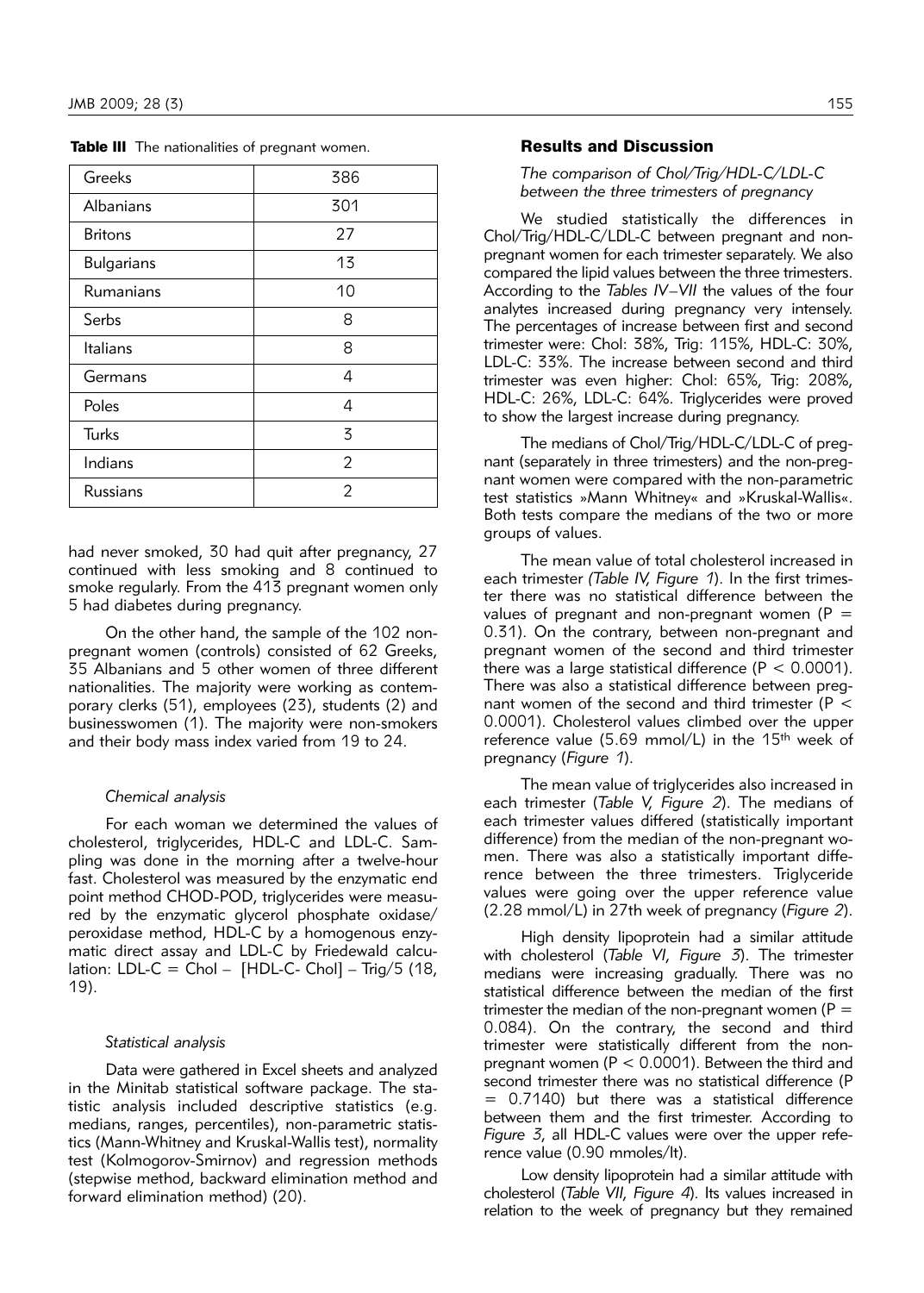within the reference range ( $<$  5.18 mmol/L). The median of the first trimester statistically different from the median of the non-pregnant women ( $P = 0.07$ ). The values in the other two trimesters were statistically different from those of the non-pregnant women ( $P <$ 0.0001). There was also a large statistical difference between the three trimesters ( $P < 0.0001$ ). All LDL-C values were below the upper reference value (5,2 mmol/L).

Table IV Descriptive statistics of cholesterol versus the trimester of pregnancy. The percentage of increase has been calculated against the first trimester.

| Cholesterol   | Population<br>(mmol/L) | Mean<br>(mmol/L) | Median<br>(mmol/L) | Range         | Percentage of<br>increase |
|---------------|------------------------|------------------|--------------------|---------------|---------------------------|
| 1st Trimester | 158                    | $4.55 \pm 0.78$  | 4.45               | $3.22 - 7.02$ | -                         |
| 2nd Trimester | 111                    | $6.19 \pm 1.35$  | 6.14               | 3.17–10.22    | 38%                       |
| 3rd Trimester | 144                    | $7.25 \pm 1.27$  | 7.33               | 4.08-10.92    | 65%                       |

Table V Descriptive statistics of triglycerides versus the trimester of pregnancy. The percentage of increase has been calculated against the first trimester.

| <b>Triglycerides</b>      | Population | Mean<br>(mmol/L) | Median<br>(mmol/L) | Range<br>(mmol/L) | Percentage of<br>increase |
|---------------------------|------------|------------------|--------------------|-------------------|---------------------------|
| 1 <sup>st</sup> Trimester | 150        | $0.88 \pm 0.36$  | 0.75               | $0.41 - 2.18$     | $\overline{\phantom{0}}$  |
| 2 <sup>nd</sup> Trimester | 100        | $1.67 \pm 0.59$  | 1.62               | $0.46 - 3.71$     | 115%                      |
| 3 <sup>rd</sup> Trimester | 82         | $2.40 \pm 0.84$  | 2.31               | $0.5 - 5.48$      | 208%                      |

Table VI Descriptive statistics of HDL-C versus the trimester of pregnancy. The percentage of increase has been calculated against the first trimester.

| <b>Triglycerides</b>      | Population | Mean<br>(mmol/L) | Median<br>(mmol/L) | Range<br>(mmol/L) | Percentage of<br>increase |
|---------------------------|------------|------------------|--------------------|-------------------|---------------------------|
| 1 <sup>st</sup> Trimester | 150        | $0.88 \pm 0.36$  | 0.75               | $0.41 - 2.18$     | $\overline{\phantom{0}}$  |
| 2 <sup>nd</sup> Trimester | 100        | $1.67 \pm 0.59$  | 1.62               | $0.46 - 3.71$     | 115%                      |
| 3 <sup>rd</sup> Trimester | 82         | $2.40 \pm 0.84$  | 2.31               | $0.5 - 5.48$      | 208%                      |

Table VII Descriptive statistics of LDL-C versus the trimester of pregnancy. The percentage of increase has been calculated against the first trimester.

| LDL-C                       | Population | Mean<br>(mmol/L) | Median<br>(mmol/L) | Range         | Percentage<br>of increase |
|-----------------------------|------------|------------------|--------------------|---------------|---------------------------|
| 1 <sup>st</sup> Trimester   | 158        | $2.65 \pm 0.68$  | 2.6                | $0.83 - 4.94$ | $\overline{\phantom{0}}$  |
| 2 <sup>nd</sup> Trimester   | 111        | $3.53 \pm 1.01$  | 3.48               | $1.48 - 3.48$ | 33%                       |
| . 3 <sup>rd</sup> Trimester | 144        | $4.26 \pm 1.09$  | 4.26               | $2.03 - 7.51$ | 64%                       |

Table VIII Reference values for Chol, Trig, HDL-C and LDL-C separately for the three trimesters of pregnancy.

|                             | Cholesterol<br>(mmol/L) | Triglycerides<br>(mmol/L) | HDL-C<br>(mmol/L) | LDL-C<br>(mmol/L) |
|-----------------------------|-------------------------|---------------------------|-------------------|-------------------|
| 1 <sup>st</sup> Trimester   | $3.98 - 6.52$           | $0.62 - 1.78$             | $1.25 - 2.34$     | $2.23 - 4.29$     |
| . 2 <sup>nd</sup> Trimester | $5.22 - 8.97$           | $1.33 - 2.77$             | 1.58–2.65         | 2.78-5.80         |
| 3 <sup>rd</sup> Trimester   | 6.37–9.83               | 1.89–4.38                 | 1.58-2.60         | $3.43 - 6.68$     |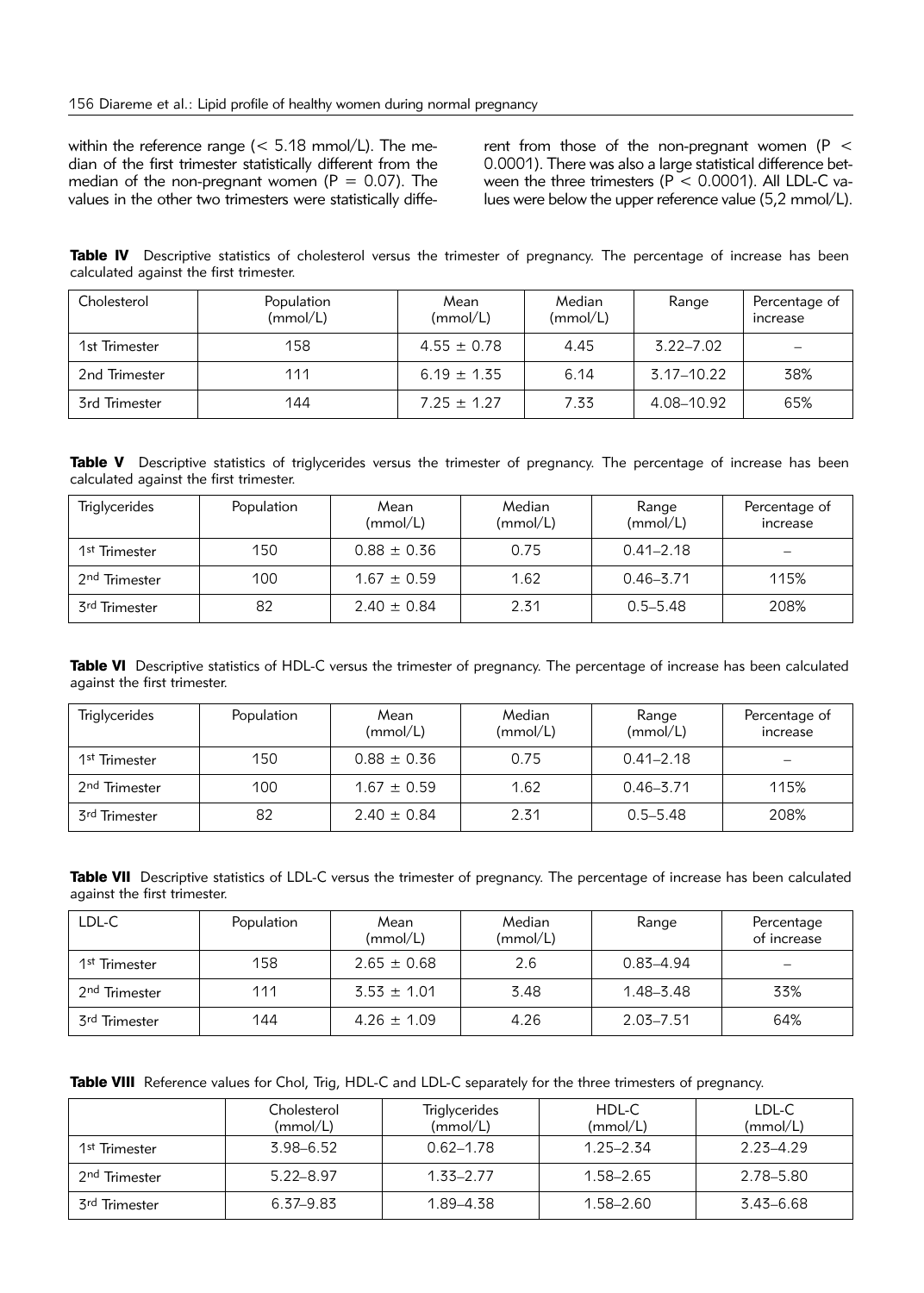

Figure 1 Interval plots of total cholesterol versus the week of pregnancy. The upper reference limit for total cholesterol has also been plotted (5.69 mmol/L). Total cholesterol is going over the upper reference limit after the 13th week.



Figure 3 Interval plots of high density lipoprotein (HDL-C) versus the week of pregnancy. The lower reference limit for HDL-C has also been plotted (0.90 mmol/L). HDL-C values are always above the lower reference limit.



Figure 5 Interval plots of the atheromatic index Chol/HDL-C versus the week of pregnancy. All values are below the upper limit which is equal to 5.



Figure 2 Interval plots of triglycerides versus the week of pregnancy. The upper reference limit for triglycerides has also been plotted (2.28 mmol/L). Triglycerides are going over the upper reference limit after the 27th week.



Figure 4 Interval plots of low density lipoprotein (LDL-C) versus the week of pregnancy. The upper reference limit for LDL-C has also been plotted (5.18 mmol/L). LDL-C values are always below the upper reference limit.



Figure 6 Interval plots of the atheromatic index LDL-C/HDL-C versus the week of pregnancy. All values are below the upper limit which is equal to 4.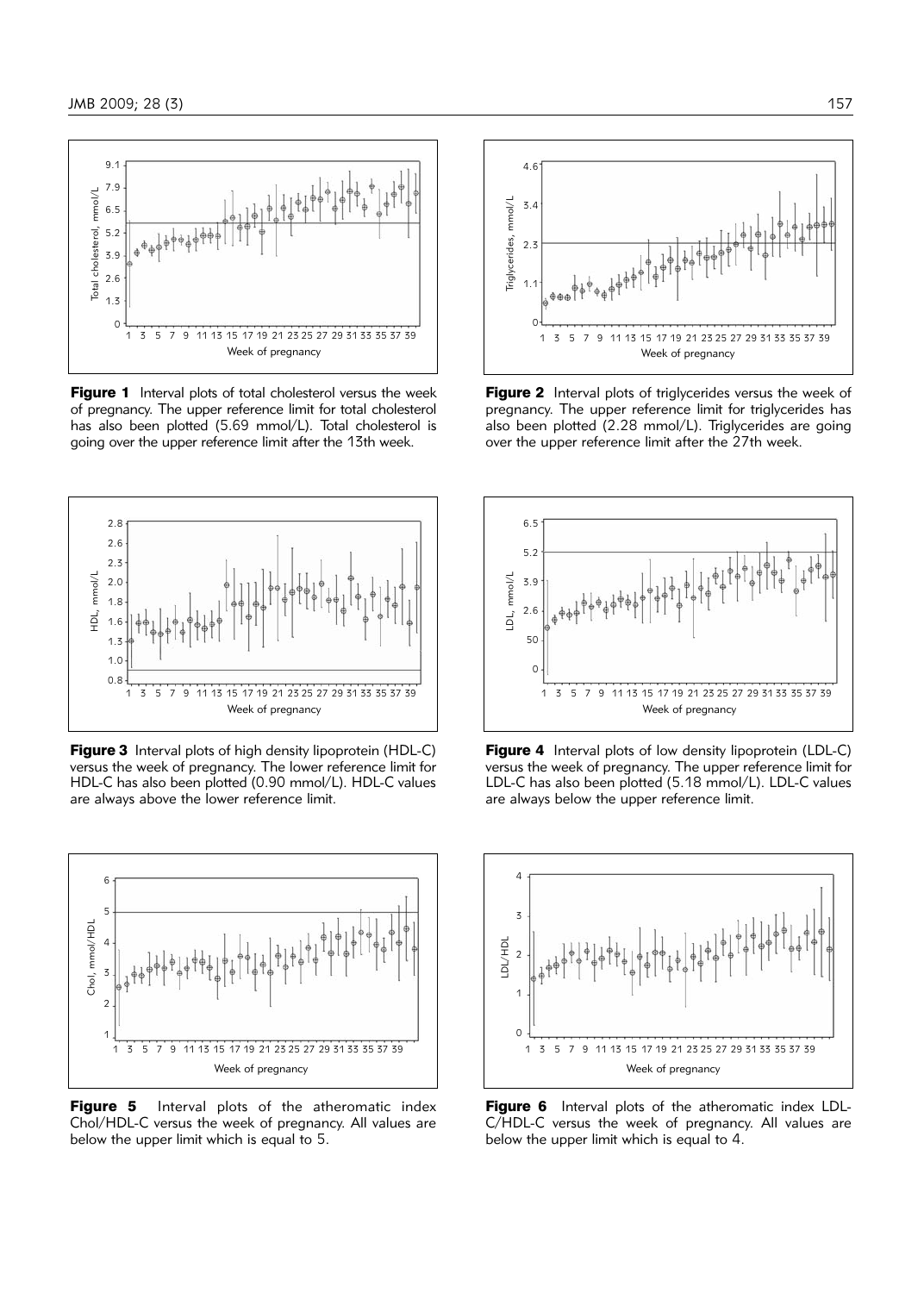

Figure 7 Scatter plots of all the lipid indexes versus the week of pregnancy. Although all lipid indexes show positive correlation, only triglycerides have r2 larger than 50% (59%).



Figure 8 Box-plots of Chol/Trig/HDL-C/LDL-C versus the nationality of the pregnant women.

We also studied separately the atheromatic inde x es Chol/HDL-C (*Figure 5*) and LDL-C/HDL-C (*Figure 6*). Both increase during pregnancy but their values remain below the upper limit of their reference range (5 for Chol/HDL-C and 4 for LDL-C/HDL-C).

In *Figure 7*, there are the scatter plots of all lipid indexes versus the week of pregnancy. All lipid indexes have positive correlation, although it is very week. The statistic  $r^2$  (coefficient of determination) is always under 50% except for triglycerides which have the coefficient of determination  $r^2$  equal to 59%.

#### *Parameters and models that explain the values of Chol/Tri/HDL-C/LDL-C during pregnancy*

The second purpose of our study was to find out which of the predisposing factors influence the values of Chol, Trig, HDL-C kai LDL-C (except, of course, the gestational age). The predisposing factors considered were: age, gestational age, nationality, body mass index (BMI), profession, smoking and diabetes during pregnancy.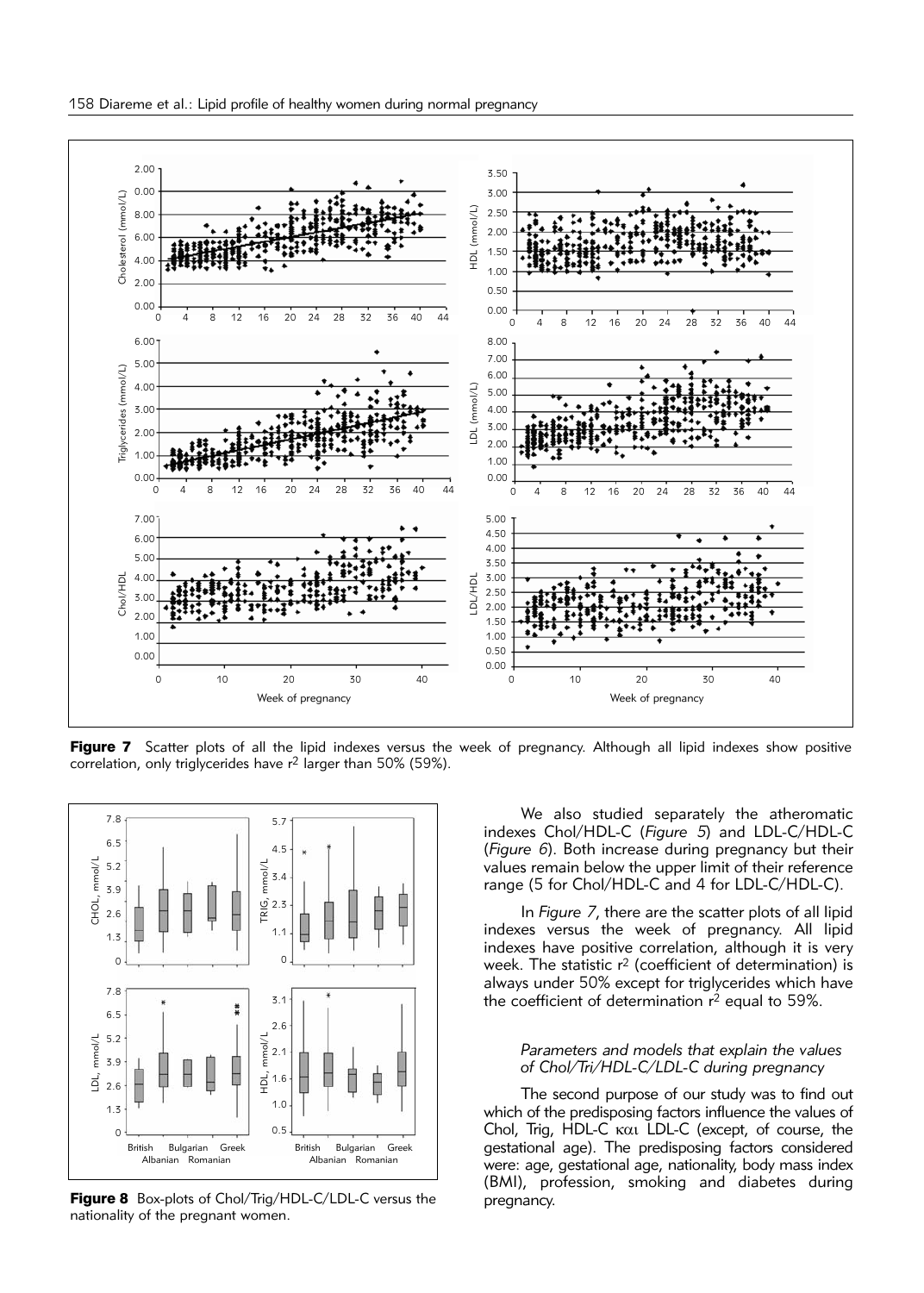

Figure 9 Box-plots of total cholesterol versus the three professions with the larger frequency. All subjects are Greeks.

The first approach in this study was the estimation of the descriptive statistics of the lipid indexes. Their descriptive statistics, especially box-plot graphs, gave an idea about the relations between large groups of pregnant women.

For instance, the influence of the nationality on the lipid indexes is displayed in *Figure 8*. As shown, there was no important difference between the larger national groups of our sample (Greek, Albanian, Bulgarian, Rumanian, British). Because of the graphs in *Figure 7* that include all the pregnancy trimesters, we analyzed our data further with another block of box plot graphs (*Figure 9*). In these three box-plots, the total cholesterol values of the three trimesters have been pictured. As shown, there was no important difference between the three professions. However, the median value of the employees was larger than the median of the contemporary clerks.

To find out exactly the parameters which influence the values of Chol, Trig, HDL-C and LDL-C we tried to estimate the statistical models which involve them with some predisposing factors. The following statistical models were investigated by three different regression methods (stepwise method, backward elimination, forward elimination method). The final model includes the most common predisposing factors of the three.

*Total cholesterol*. The common predisposing factors in the three regression methods were chronic age and gestational age, so they must be considered as the most reliable predisposing factors for the explanation of cholesterol values. The regression model between cholesterol and age/gestational age was: cholesterol =  $5$  age + 4.4 gestational age. This model shows that cholesterol values are influenced by age and gestational age in the same percentage. However, the coefficient of determination  $(r^2)$  of the model was too low (only 13.7%). As a result the model was not considered reliable.

*Triglycerides*. The three regression models we used proved that only two predisposing factors were common to all of them, chronic age and gestational age. The best model which explained triglyceride values was: Trig =  $1.59$  age +  $5.9$  gestational age. The coefficients of this model (1.59 and 5.9) showed that triglycerides are more influenced by gestational age. The r<sup>2</sup> of the model was only 55.6%, which means that only 55% of the trigly ceride values can be explained by chronic age and age of pregnancy.

High density lipoprotein. From the three regression methods we used, only one predisposing factor appeared in all three models, gestational age. The most suitable statistical model was: HDL-C =  $56.9 +$  $0.53$  gestational age. The  $r^2$  was too low (only  $13.7\%$ ). As a result, the model was not considered reliable.

Low density lipoprotein. Regression analysis showed that LDL-C like HDL-C depended only on one of the studied predisposing factors, the gestational age. The most suitable statistical model was: LDL-C  $= 87.9 + 2.40$  gestational age. The model is not reliable since the  $r^2$  was just 38.1%.

#### *Reference values per trimester*

We tried to find out the reference values for Chol, Trig, HDL-C and LDL-C separately for each trimester. Firstly, the distribution of values was checked by using the statistical test Kolmogorov-Smirnov. It proved that all lipid index values differed a lot from the normal distribution. For that reason the calculation of reference values was based on non-parametric methods (percentiles 2.5 and 97.5). The results are synopsized in the *Table VIII*. In order to calculate them all subjects that had a pathological predisposing factor were excluded.

Generally, our results confirmed previous references. Lipid indexes were increasing during pregnancy, although in the first trimester there was no important difference between pregnant and non-pregnant women for the majority of indexes. Triglycerides